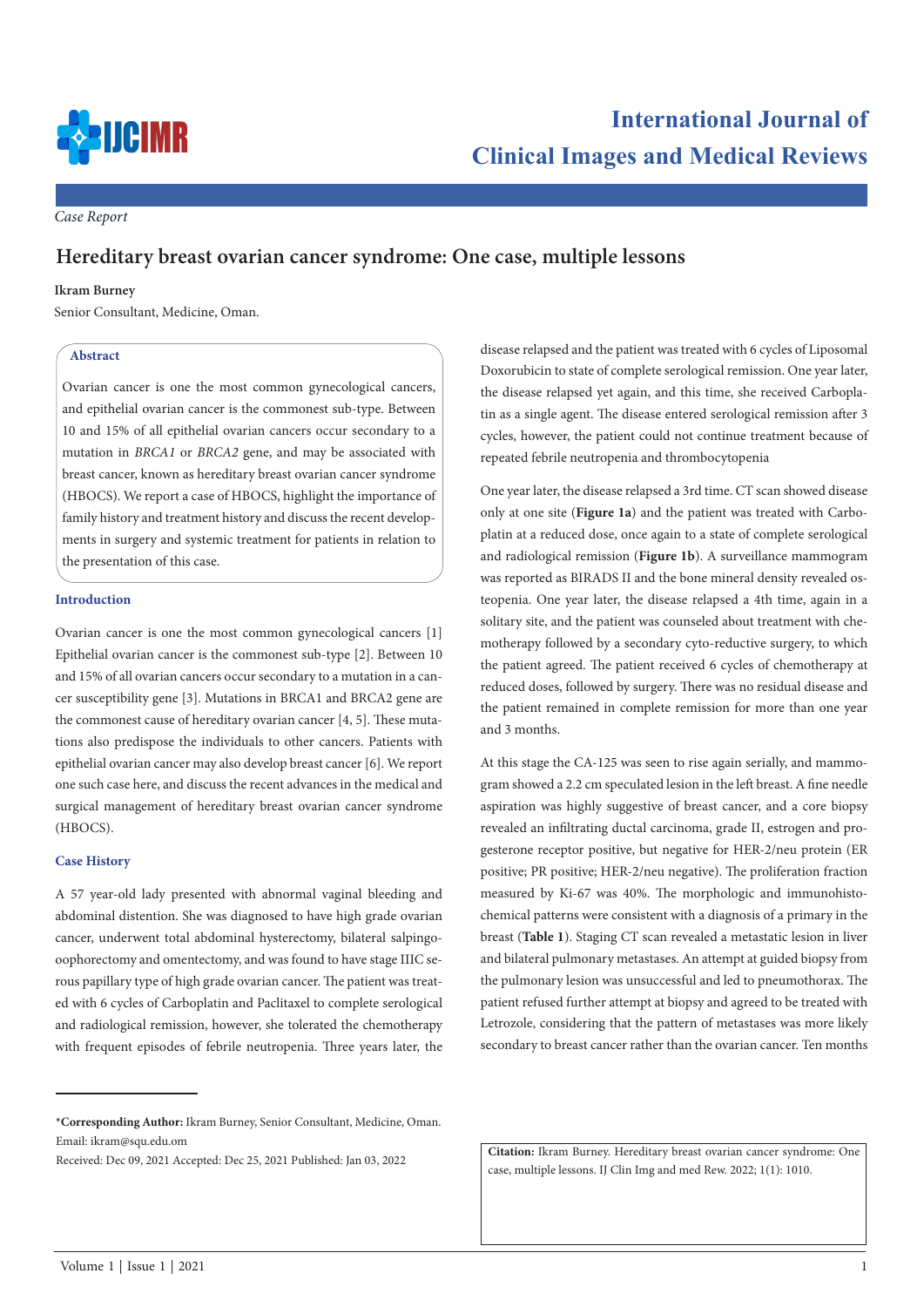later, the CT scan showed a marked regression in the size of pulmonary lesions, but a stable liver lesion (**Figure 2**).



Figure 1: CT scan at the time of the 3rd relapse (Figure 1A) shows a 35 mm x 28 mm mass in the region of omentum, which disappeared completely after 6 cycles of carboplatin AUC 4 (Figure 1B).



**Figure 2:** Staging CT scan at the time of the diagnosis of breast cancer. Figures 1A, B and C metastatic lesions in left middle zone of lung, right middle zone of lung and the liver respectively, which regressed after 10 months of treatment with letrozole, as shown in figures 1D, E and F in the corresponding areas.

Considering that the patient had HBOCS, the patient was referred to the cancer geneticist. A detailed history revealed that her mother had dies of a malignancy of unknown primary site, her sister died at the age of 40 years, of a malignancy with ascites, but the primary site was not known to the patient or the family. The patient underwent counseling followed by assessment with a germline mutational analysis for breast and ovarian cancer panel, which revealed a pathogenic mutation in BRCA2 gene (c.4243G>T), and a variant of unknown significance in the NBN gene (c.425A>G). The BRCA2 mutation was consistent with a diagnosis of HBOCS. One year later, the CA 125 was seen to rise again serially, while the metastatic lesions in the lung and liver were under good remission. The patient was commenced on treatment with Olaparib, and the CA 125 dropped from 324 to 26 in one year (figure 3). The patient continued to receive Letrozole. Twelve years after the

diagnosis of ovarian cancer, and while still on treatment for breast and ovarian cancer, the patient passed away of an unrelated cause. During the course of the treatment, patient's three daughters agreed for mutational analysis; two tested positive for mutation on the BRCA2 gene, and one of those two was screen-detected to have a breast cancer.



**Figure 3:** Serum CA 125 levels (IU/L) plotted over time. The patient was commenced on treatment with olaparib in Nov 2015. The levels dropped to within the normal limits (<36IU/L) in March 2016 (within 4 months of the treatment).

# **Discussion**

We report the case of a woman diagnosed to have HBOCS, who lived 12 years after the diagnosis of high grade ovarian cancer, received multiple lines of intra-venous chemotherapy, albeit with difficulty, underwent a secondary cyto-reductive surgery, and in the last 4 years of her illness was treated for the two cancers with an oral aromatase inhibitor and a PARP inhibitor. Both breast and ovarian cancers responded to the treatment with the two oral agents. We would like to highlight several aspects of management for the general readership of this journal.

The median survival of patients diagnosed to have high grade ovarian cancer, stage IIIC is dismal at around 3-4 years [8]. This patient lived for 12 years. Complete response to chemotherapy on five occasions, and a poor tolerance to chemotherapy, even at an age of 57-65 years indicate the tumor is exquisitely sensitive, especially to platinum containing chemotherapy. Platinum derivatives (Cisplatin, Carboplatin and Oxaliplatin) are alkylating agents, which act by disrupting the DNA repair pathways. Usually, PARP (Poly (ADP-ribose) polymerase) enzyme is required for base excision repair (BER). If the enzyme were inhibited, DNA repair would be affected. Also, if one allele is inactivated on the BRCA 1 or 2 gene, such as, because of mutations or methylation, DNA repair will be grossly affected, leading to a process called 'synthetic lethality' [9, 10]. In the last few years, three such compounds (Olaparib, Niraparib and Rucaparib) have been developed, tested, and have become the standard of care for patients with either germline BRCA mutations, or even in patients who may have homologous reconstitution deficiency [11, 12, 13, 14]. The first-in-class compound was Olaparib, approved by the FDA in 2014 for use as a single agent in patients who had germline BRCA mutations and had failed three lines of chemotherapy [15]. Our patient was treated and responded to the treatment.

BRCA 1 mutation is more common than mutation in BRCA 2 gene, and it is important to distinguish between the two. Although, response to platinum chemotherapy or PARP inhibitors is the same [10]. there are phenotypic differences, especially for breast cancer, and the sus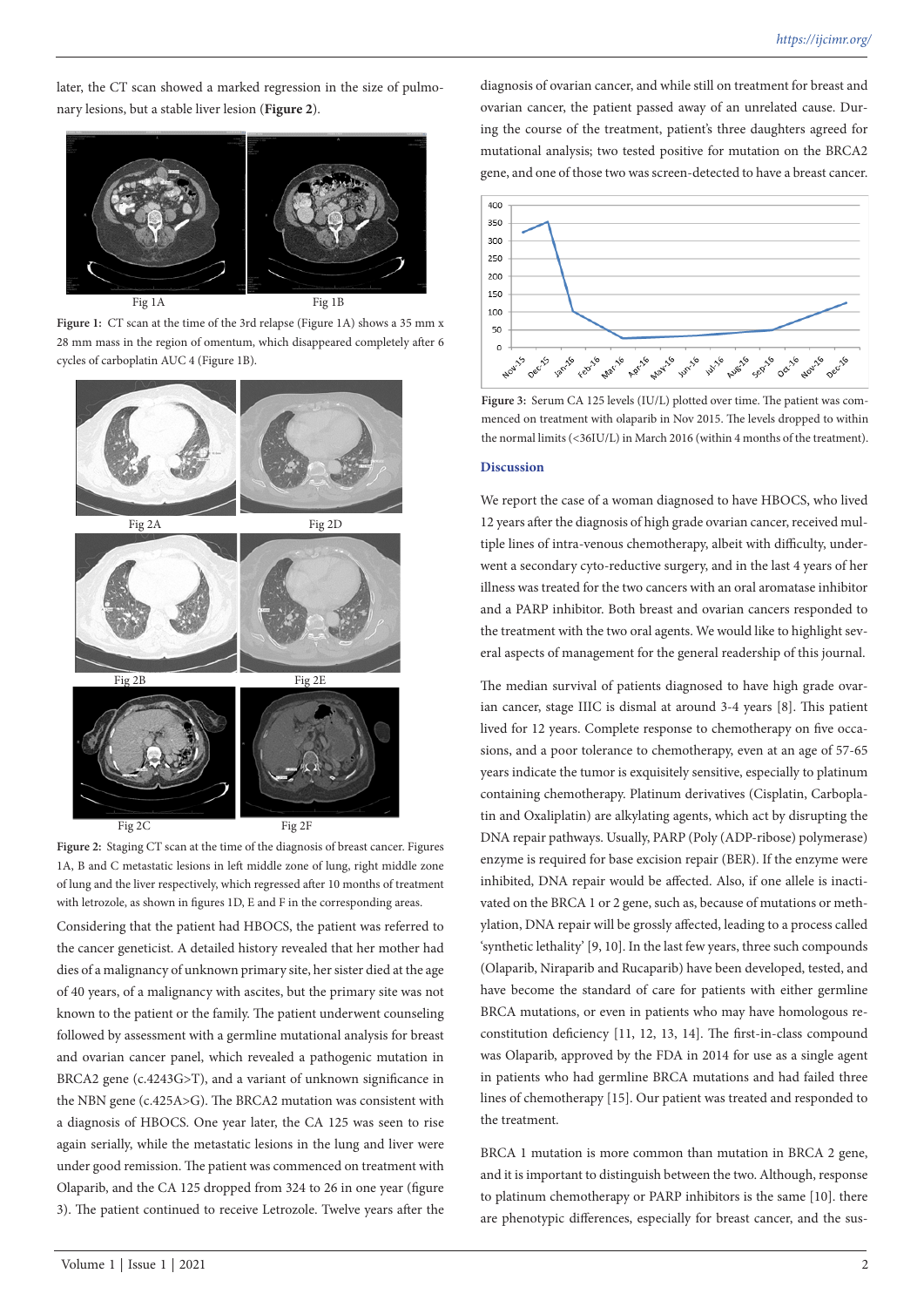ceptibility to develop other cancers, required for counseling the family members. Patients with BRCA 1 mutation are associated with triplenegative breast cancer (ER negative; PR negative; HER-2/neu negative) in more than 75% of the cases, whereas, patients with BRCA 2 mutations are associated with hormone-receptor positive breast cancer in more than two thirds of the cases [17]. Our patient had BRCA 2 mutation and hormone-receptor positive breast cancer, which was treated with aromatase inhibitor for more than 4 years. Although the life-time risk of developing breast cancer is same (65-70%) in the patients and the first-degree relatives, the life-time risk of ovarian cancer is 40-45% in case of BRCA 1 mutation carrier and 10-15% in case of BRCA 2 mutation career [16, 17]. Our patient had three daughters and they were counseled. Two tested positive for the same mutation. Because of their relatively young age, and the minimal increased risk of ovarian cancer in BRCA 2 mutation carriers, till the age of 45 years, they were advised to consider delaying BSO.

The role of secondary cyto-reductive surgery in ovarian cancer has been contemplated and debated over the last several years. Three major phase III trials have been reported in the past 2 years (Please see table 2). The GOG-0213 trial was the first trial to have been reported [18]. The primary end point was overall survival (OS); 485 patients were randomized to receive standard of care chemotherapy with or without secondary cyto-reductive surgery. The patients were selected if the treatment free interval from the last dose of platinum containing chemotherapy was more than 6 months. Although, there was a nonsignificant prolongation in the progression-free survival (PFS) (18.9 vs 16.2 month; HR 0.82), there was no difference in OS. Actually, the OS was inferior in the group which received secondary cyto-reductive surgery (50.6 vs 64.7 months; HR 1.29). However, a sub-set of patients who achieved R0 resection had a better PFS and OS, compared to those who could not have a R0 resection. The DESKTOP III trial randomized 407 patients to receive standard of care chemotherapy with or without secondary cyto-reductive surgery [19]. There was a clinically and statistically significant prolongation in the PFS (19.6 vs 14 months; HR 0.66). Also, the primary end-point was met [22]. The was a significant 7.6 months prolongation in OS (53.6 vs 46 months; 0.75 (0.58-0.96;  $P = 0.02$ ). In addition to the criteria of treatment free interval of more than 6 months, the investigators also used the AGO criteria. The AGO criteria was developed after the DESKTOP I trial, and women with no gross residual disease after primary surgery, ECOG performance status of <1, and no ascites on CT scan at recurrence were classified as AGO score positive [20]. Subsequently, the DESKTOP II trial suggested that patients with a good performance status, absence of ascites at the time for secondary cyto-reductive surgery, more than 12 months of platinum-free interval, isolated site of recurrence, and the possibility of complete resection of disease were likely to benefit from the secondary cyto-reductive surgery [21]. The 3rd trial (SOC-1 trial) randomly assigned 356 patients with recurrent ovarian cancer in first relapse to either chemotherapy, or cyto-reductive surgery and chemotherapy [23]. There was a clinically meaningful (5.5 months), and statistically significant prolongation in the PFS (17.4 vs 11.9 months; HR 0.58) for the combination of cyto-reductive surgery and chemotherapy arm. The eligibility criterion was different from the first two studies. The SOC1 investigators selected patients if the platinum-free interval was at least 6 months, and an integrative model score was <4.7. However, at the time of management of our patient, results of the randomized trials were not available. We based our decision on the available data from DESKTOP I and II trials. The patient fit both the AGO score positive and the subsequent criterion developed after DESKTOP II trial. Our patient lived more than 5 years after the cyto-reductive surgery without a subsequent recurrence in the abdominal cavity.

Taken together, the three randomized trials comparing chemotherapy with or without cyto-reductive surgery suggest that there may be a benefit for surgery in carefully selected patients who can undergo potentially complete (RO) resection in women who have recurrent platinum-sensitive ovarian cancer. Although, results of randomized trials should not be compared, however, it would be useful to note that the magnitude of benefit seen in the DESKTOP III trial (HR 0.75), is similar to the recently reported SOLO2 study. The later study compared the OS in patients with platinum-sensitive ovarian cancer, but who also had a BRCA mutation, and who were treated with the PARP inhibitor, olaparib and had a median OS of 51.7 months compared to 38.8 months in the placebo arm with a HR of 0.74 [24]. Although, olparaib is the standard of care for maintenance treatment in patients with BRCA mutated platinum-sensitive ovarian cancer, the cost of drug and the overall cost of management remains very high. Cyto-reductive surgery in carefully selected patients, with a potential to achieve R0 resection may be an alternative, especially for patients with BRCA negative platinum sensitive ovarian cancer in first relapse.

In conclusion, we report the case of a patient with HBOCS, and highlight the recent developments in the systemic and surgical management of patients with ovarian cancer.

## **Conflict of Address**

#### **Ikram Burney:**

Principal Investigator for the hospital site for Astra-Zeneca sponsored PREDICT study Served on the advisory board for Astra Zeneca Other authors declare no conflict of interest.

#### **Author's contribution:**

Dr Juhaina Al Hinai – Data curation; Writing – original draft.

Dr Moza Al Kalbani – Surgical Oncology management, Methodology; Writing – review & editing.

Dr Marwa Al Riyami – Pathology reporting, methodology; Writing – review & editing.

Dr Abeer Al Sayegh – Clinical Genetics management, methodology; Writing – review & editing.

Dr Ikram A Bunrey - Conceptualization; Formal analysis; Supervision; Writing – original draft; Writing – review & editing.

## **Informed Consent:**

All data are anonymised, and patient identification is not possible.